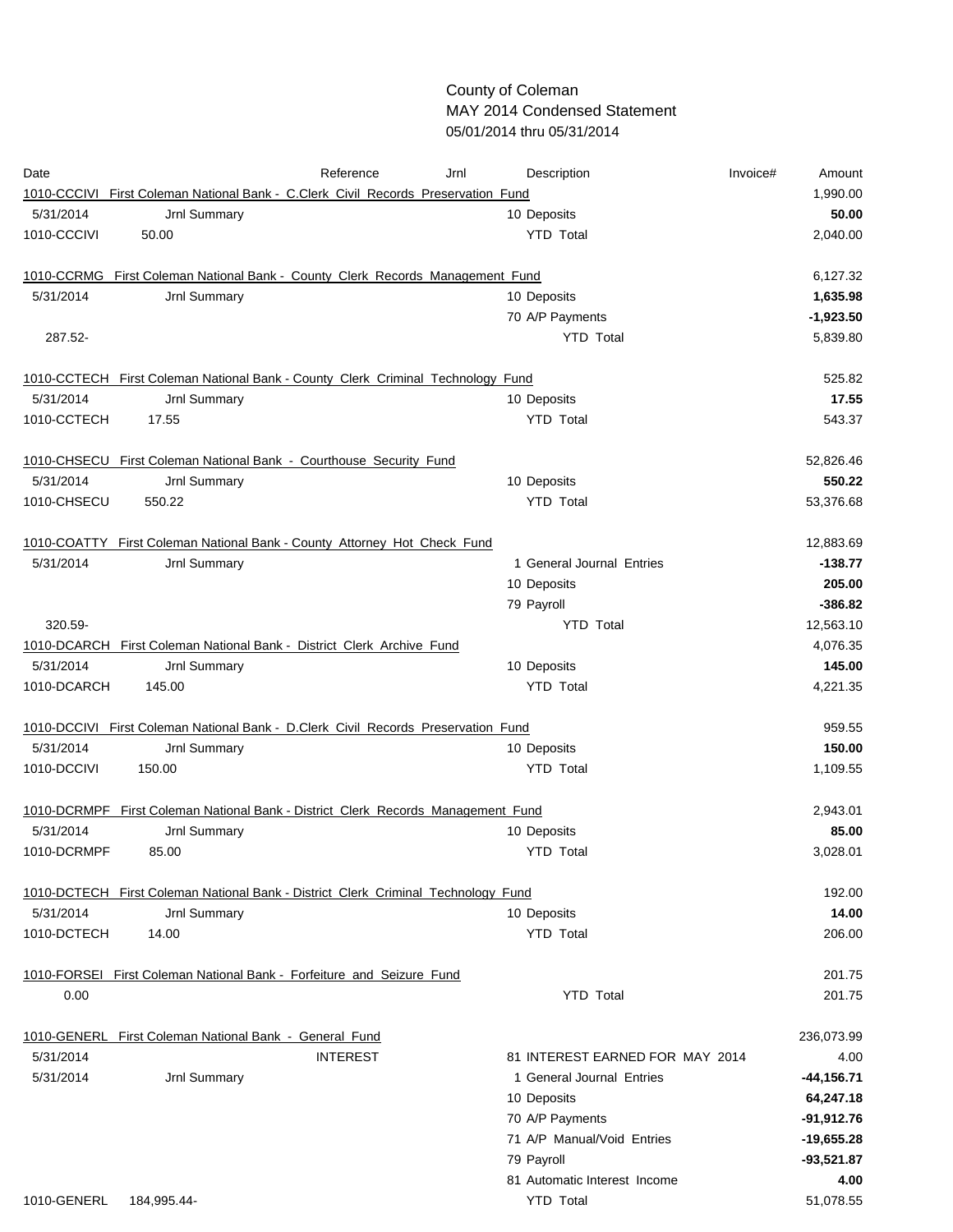|             |                                                                   | 1010-GENR&B First Coleman National Bank - General Road and Bridge Fund   |                                 | 173,249.23    |
|-------------|-------------------------------------------------------------------|--------------------------------------------------------------------------|---------------------------------|---------------|
| 5/27/2014   |                                                                   | <b>TRANSFER</b>                                                          | 1 TRANSFER                      | $-20,000.00$  |
| 5/27/2014   |                                                                   | <b>TRANSFER</b>                                                          | 1 TRANSFER                      | $-20,000.00$  |
| 5/27/2014   |                                                                   | <b>TRANSFER</b>                                                          | 1 TRANSFER                      | $-20,000.00$  |
| 5/27/2014   |                                                                   | <b>TRANSFER</b>                                                          | 1 TRANSFER                      | $-20,000.00$  |
| 5/31/2014   |                                                                   | <b>INTEREST</b>                                                          | 81 INTEREST EARNED FOR MAY 2014 | 4.27          |
| 5/31/2014   | Jrnl Summary                                                      |                                                                          | 1 General Journal Entries       | $-95,357.31$  |
|             |                                                                   |                                                                          | 10 Deposits                     | 61,837.95     |
|             |                                                                   |                                                                          | 70 A/P Payments                 | $-56,259.73$  |
|             |                                                                   |                                                                          | 71 A/P Manual/Void Entries      | 10,505.56     |
|             |                                                                   |                                                                          | 79 Payroll                      | $-18,592.45$  |
|             |                                                                   |                                                                          | 81 Automatic Interest Income    | 4.27          |
| 1010-GENR&B | 97,861.71-                                                        |                                                                          | <b>YTD Total</b>                | 75,387.52     |
|             |                                                                   | 1010-GUARD First Coleman National Bank - Supplemental Guardianship Fund  |                                 | 2,684.00      |
| 5/31/2014   | Jrnl Summary                                                      |                                                                          | 10 Deposits                     | 60.00         |
| 1010-GUARD  | 60.00                                                             |                                                                          | <b>YTD Total</b>                | 2,744.00      |
|             | 1010 HISSOC First Coleman National Bank - Historical Society Fund |                                                                          |                                 | 857.34        |
| 1010-HISSOC | 0.00                                                              |                                                                          | <b>YTD Total</b>                | 857.34        |
|             |                                                                   | 1010-JUSCOU First Coleman National Bank - Justice Court Technology Fund  |                                 | 6,891.87      |
| 5/31/2014   | Jrnl Summary                                                      |                                                                          | 10 Deposits                     | 228.00        |
| 1010-JUSCOU | 228.00                                                            |                                                                          | <b>YTD Total</b>                | 7,119.87      |
|             |                                                                   | 1010-LAWENF First Coleman National Bank - Law Enforcement Education Fund |                                 | 1,585.19      |
| 1010-LAWENF | 0.00                                                              |                                                                          | <b>YTD Total</b>                | 1,585.19      |
|             | 1010-PREC01 First Coleman National Bank - Precinct No 1           |                                                                          |                                 | 131,407.12    |
| 5/31/2014   |                                                                   | <b>INTEREST</b>                                                          | 81 INTEREST EARNED FOR MAY 2014 | 8.48          |
| 5/31/2014   | Jrnl Summary                                                      |                                                                          | 1 General Journal Entries       | 18,534.98     |
|             |                                                                   |                                                                          | 10 Deposits                     | 4,100.00      |
|             |                                                                   |                                                                          | 70 A/P Payments                 | $-21, 114.13$ |
|             |                                                                   |                                                                          | 71 A/P Manual/Void Entries      | 7,267.93      |
|             |                                                                   |                                                                          | 79 Payroll                      | $-7,925.91$   |
|             |                                                                   |                                                                          | 81 Automatic Interest Income    | 8.48          |
| 1010-PREC01 | 871.35                                                            |                                                                          | <b>YTD Total</b>                | 132,278.47    |
|             | 1010-PREC02 First Coleman National Bank - Precinct NO 2           |                                                                          |                                 | 95,983.53     |
| 5/31/2014   |                                                                   | <b>INTEREST</b>                                                          | 81 INTEREST EARNED FOR MAY 2014 | 6.24          |
| 5/31/2014   | Jrnl Summary                                                      |                                                                          | 1 General Journal Entries       | 18,822.98     |
|             |                                                                   |                                                                          | 10 Deposits                     | 10.00         |
|             |                                                                   |                                                                          | 70 A/P Payments                 | $-4,146.43$   |
|             |                                                                   |                                                                          | 71 A/P Manual/Void Entries      | $-5,016.44$   |
|             |                                                                   |                                                                          | 79 Payroll                      | $-8,392.00$   |
|             |                                                                   |                                                                          | 81 Automatic Interest Income    | 6.24          |
| 1010-PREC02 | 1,284.35                                                          |                                                                          | <b>YTD Total</b>                | 97,267.88     |
|             | 1010-PREC03 First Coleman National Bank - Precinct No 3           |                                                                          |                                 | 84,001.91     |
| 5/31/2014   |                                                                   | <b>INTEREST</b>                                                          | 81 INTEREST EARNED FOR MAY 2014 | 5.21          |
| 5/31/2014   | Jrnl Summary                                                      |                                                                          | 1 General Journal Entries       | 18,738.98     |
|             |                                                                   |                                                                          | 70 A/P Payments                 | $-6,307.24$   |
|             |                                                                   |                                                                          | 71 A/P Manual/Void Entries      | $-7,174.30$   |
|             |                                                                   |                                                                          | 79 Payroll                      | $-8,012.56$   |
|             |                                                                   |                                                                          | 81 Automatic Interest Income    | 5.21          |
| 1010-PREC03 | 2,749.91-                                                         |                                                                          | <b>YTD Total</b>                | 81,252.00     |